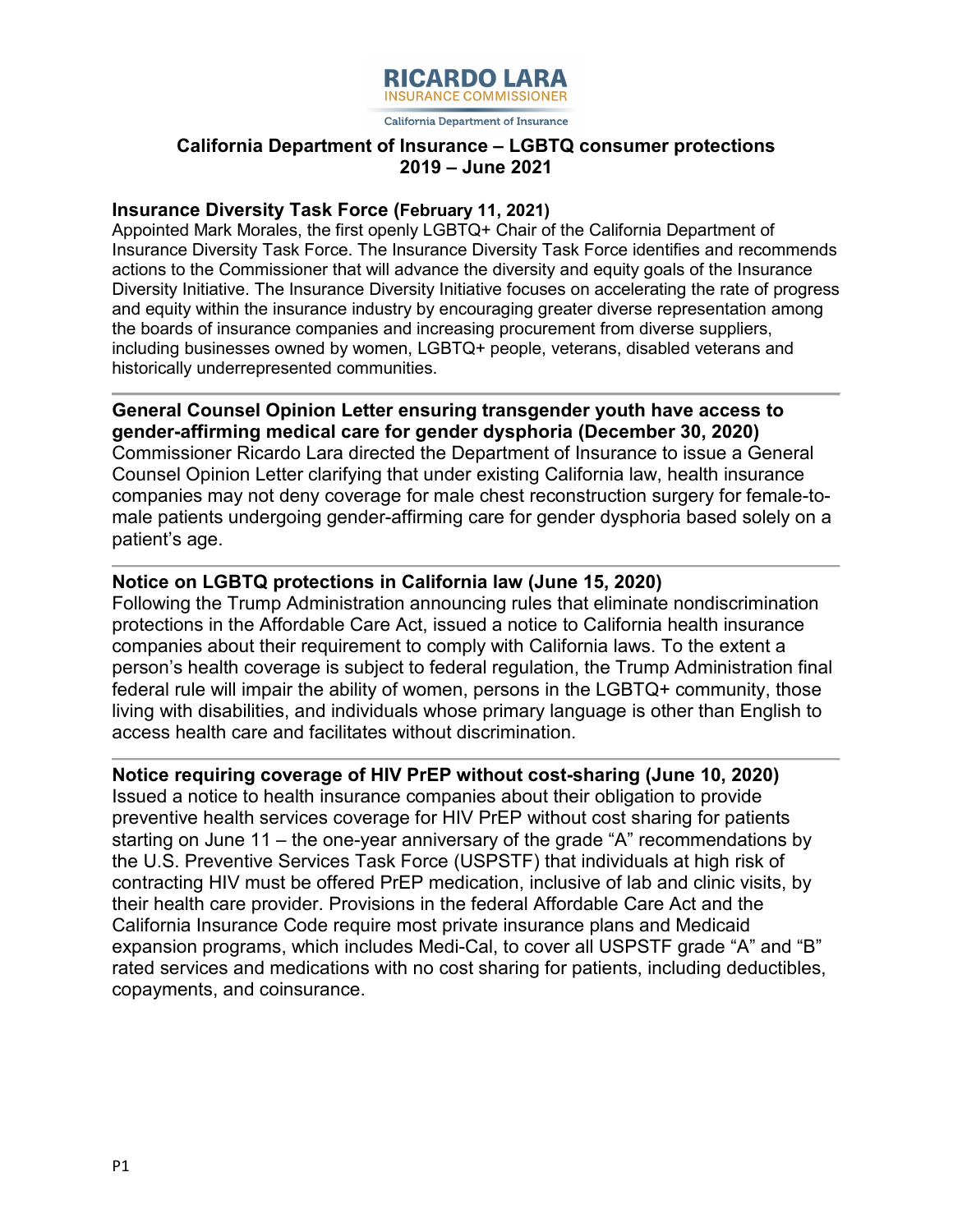

# **Letter to Los Angeles County Board of Supervisors on sexual orientation/gender identity data collection in COVID-19 testing (June 2, 2020)**

 Sent a letter urging the Los Angeles County Board of Supervisors to direct the Los Angeles County Department of Public Health to collect and report sexual orientation and gender identity data related to COVID-19 testing.

## **Letter to Governor Newsom on sexual orientation/gender identity data collection in COVID-19 testing (May 22, 2020)**

 Sent a letter urging the governor to administratively require the California Department of gender identity data related to COVID-19 testing -- joining the California Legislative Public Health and local health officers to collect and report sexual orientation and LGBTQ+ Caucus and Equality California in urging action.

**Insurance commissioners letter to U.S. FDA on blood donation (April 3, 2020)**  Wrote a letter to the U.S. Food and Drug Administration – signed by six other insurance commissioners – urging them to permanently lift the deferral period on out of date and discriminatory rules that prevent gay men from donating blood. The current three-month deferral period is still discriminatory and solely based on sexual orientation, as opposed to an individual's risk factors and health history.

## **Equal Insurance HIV Act (February 11, 2020)**

 income insurance coverage based solely on HIV status, and enact anti-discrimination Sponsored the Equal Insurance HIV Act with Equality California, authored by Senator Lena Gonzalez. The bill would stop insurance companies from denying life and disability protections in life and disability income insurance products for those living with HIV by banning HIV discrimination to ensure they have equal access to the coverage they deserve. The bill, SB 1255 was signed into law and will take effect on January 1, 2023.

# **Governor Newsom signed SB 534 (September 5, 2019)**

Governor Newsom signed SB 534 (Bradford) to reauthorize the Insurance Supplier Diversity Survey and expand it to include LGBT- and veteran-owned businesses. The new law continues the Department of Insurance's governing board survey and extend the Insurance Diversity Task Force, comprised of up to 15 members representing insurance companies, experts in supplier and governing board diversity, and minority, women, disabled-veteran or veteran, and LGBT business enterprises.

#### **discrimination protections (August 5, 2019) Insurance commissioners joint letter opposing Trump rules on ACA**

Led effort with 17 other state insurance commissioners to submit a letter to the U.S. Secretary of Health and Human Services to protect rules addressing unfair treatment of transgender consumers. The proposed changes by the Trump administration will undermine civil rights protections for millions of consumers, create an uneven playing field for health insurers and negatively affect state insurance markets. The Department of Insurance submitted detailed opposition to the Trump rules on ACA discrimination